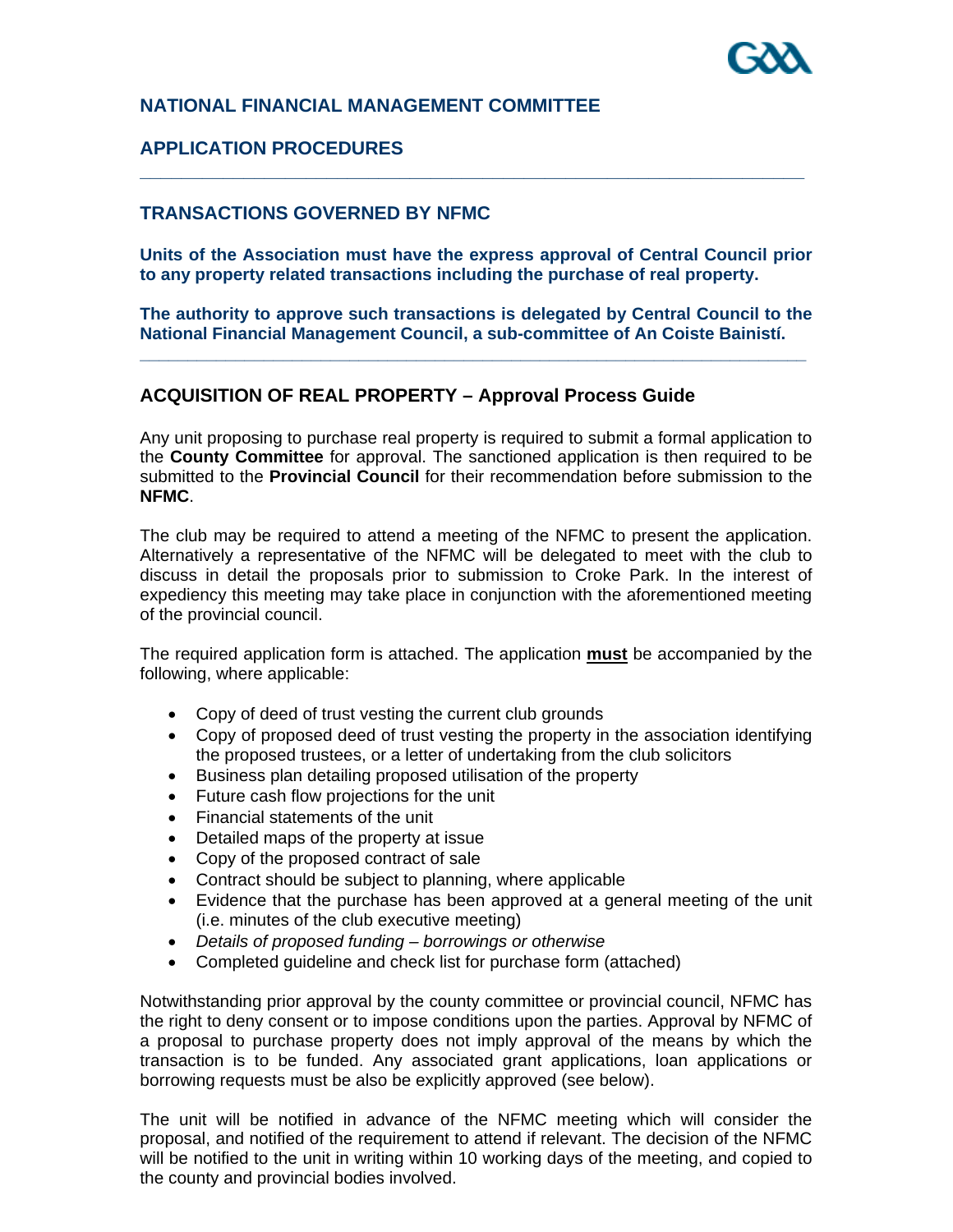# *APPROVAL FORM* **CASE REFERENCE** *ACQUISITION OF PROPERTY*



**Page 1 of 3**

*CLUB/COUNTY DETAILS*

| <b>1 CLUB/COUNTY NAME:</b>  |  |
|-----------------------------|--|
| 2 ADDRESS:                  |  |
|                             |  |
| <b>3 SECRETARY'S NAME:</b>  |  |
| <b>SECRETARY'S ADDRESS:</b> |  |
|                             |  |
| <b>CONTACT NUMBER:</b>      |  |

*PROPERTY DETAILS*

| 4 AREA (ACRES):                       |                                                                                                                                                                                                                               |
|---------------------------------------|-------------------------------------------------------------------------------------------------------------------------------------------------------------------------------------------------------------------------------|
| <b>5 ADDRESS:</b>                     |                                                                                                                                                                                                                               |
|                                       |                                                                                                                                                                                                                               |
| <b>6 PROPOSED USE:</b>                |                                                                                                                                                                                                                               |
|                                       |                                                                                                                                                                                                                               |
|                                       |                                                                                                                                                                                                                               |
| <b>7 CURRENT ZONING:</b>              |                                                                                                                                                                                                                               |
| <b>8 PLANNING STATUS</b>              |                                                                                                                                                                                                                               |
|                                       |                                                                                                                                                                                                                               |
| 9 PRICE                               |                                                                                                                                                                                                                               |
| <b>10 VALUER:</b>                     |                                                                                                                                                                                                                               |
| <b>11 SELLING AGENT:</b>              |                                                                                                                                                                                                                               |
| <b>12 PROPOSED MEANS OF PURCHASE:</b> | the control of the control of the control of the control of the control of the control of the control of the control of the control of the control of the control of the control of the control of the control of the control |
|                                       |                                                                                                                                                                                                                               |
| <b>13 VENDOR</b>                      |                                                                                                                                                                                                                               |
| <b>14 CURRENT USE:</b>                |                                                                                                                                                                                                                               |
|                                       |                                                                                                                                                                                                                               |
|                                       |                                                                                                                                                                                                                               |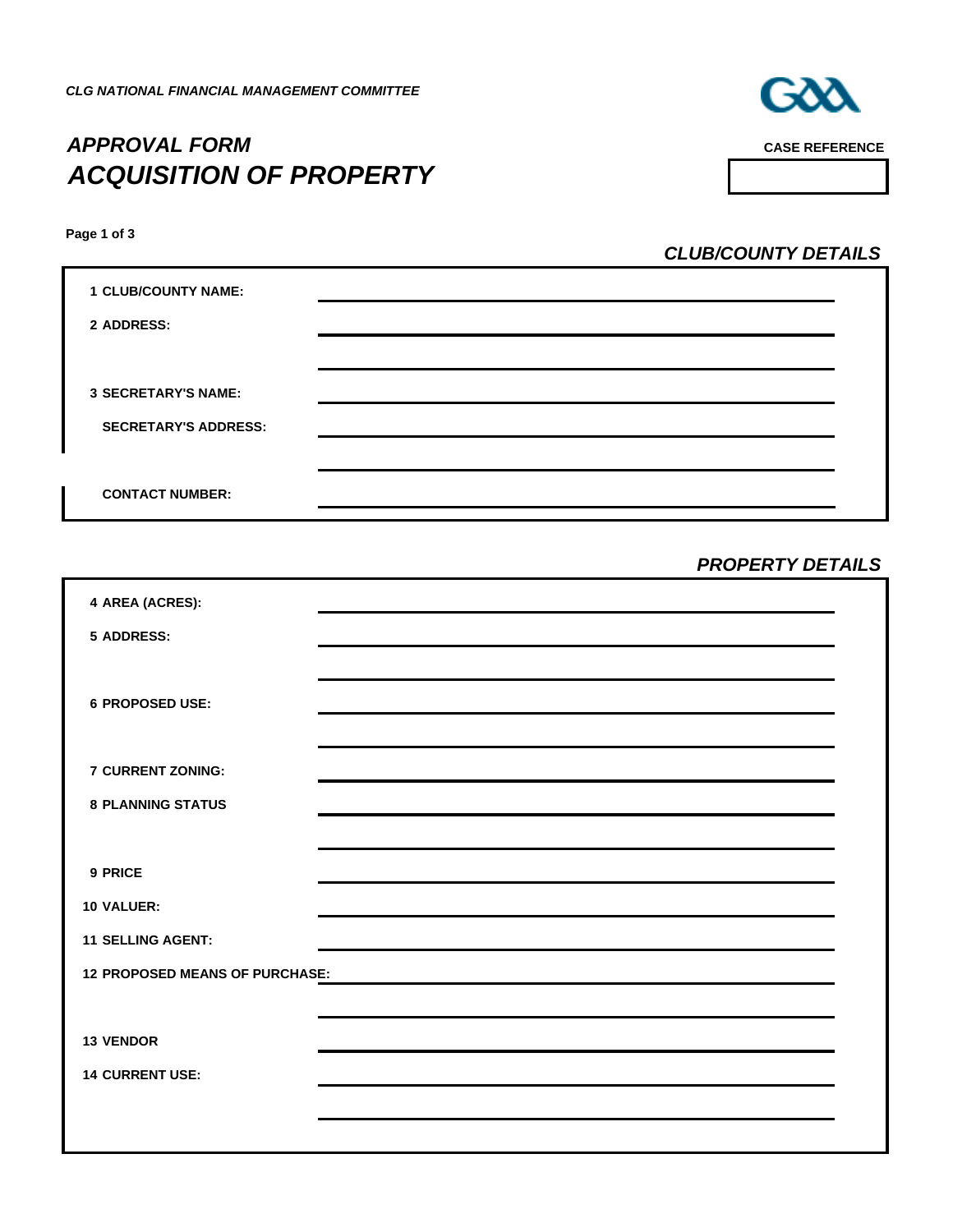

## *APPROVAL FORM CASE REFERENCE ACQUISITION OF PROPERTY*

**Page 2 of 3**

*LEGAL DETAILS*

| <b>15 PROPOSED TRUSTEES:</b> |  |
|------------------------------|--|
|                              |  |
|                              |  |
|                              |  |
|                              |  |
| <b>16 LEGAL ADVISOR:</b>     |  |
|                              |  |

## *FINANCIAL DETAILS*

| <b>17 PURCHASE PRICE:</b>            |                             |  |  |  |
|--------------------------------------|-----------------------------|--|--|--|
| <b>18 CURRENT CASH BALANCES:</b>     |                             |  |  |  |
| <b>19 CURRENT BORROWINGS:</b>        |                             |  |  |  |
|                                      | <b>Lending Institution:</b> |  |  |  |
|                                      | Loan Terms:                 |  |  |  |
| <b>20 NEW BORROWING REQUIREMENT:</b> |                             |  |  |  |
|                                      | <b>Lending Institution:</b> |  |  |  |
|                                      | Loan Terms:                 |  |  |  |
| <b>21 SECURITY REQUIRED:</b>         |                             |  |  |  |
| <b>22 OTHER SOURCES OF FUNDS:</b>    |                             |  |  |  |
|                                      |                             |  |  |  |

## *APPROVAL DETAILS (Signature & Date)*

| <b>23 CLUB SECRETARY</b>     |  |
|------------------------------|--|
| <b>24 COUNTY BOARD</b>       |  |
| <b>25 PROVINCIAL COUNCIL</b> |  |
| 26 NFMC                      |  |
|                              |  |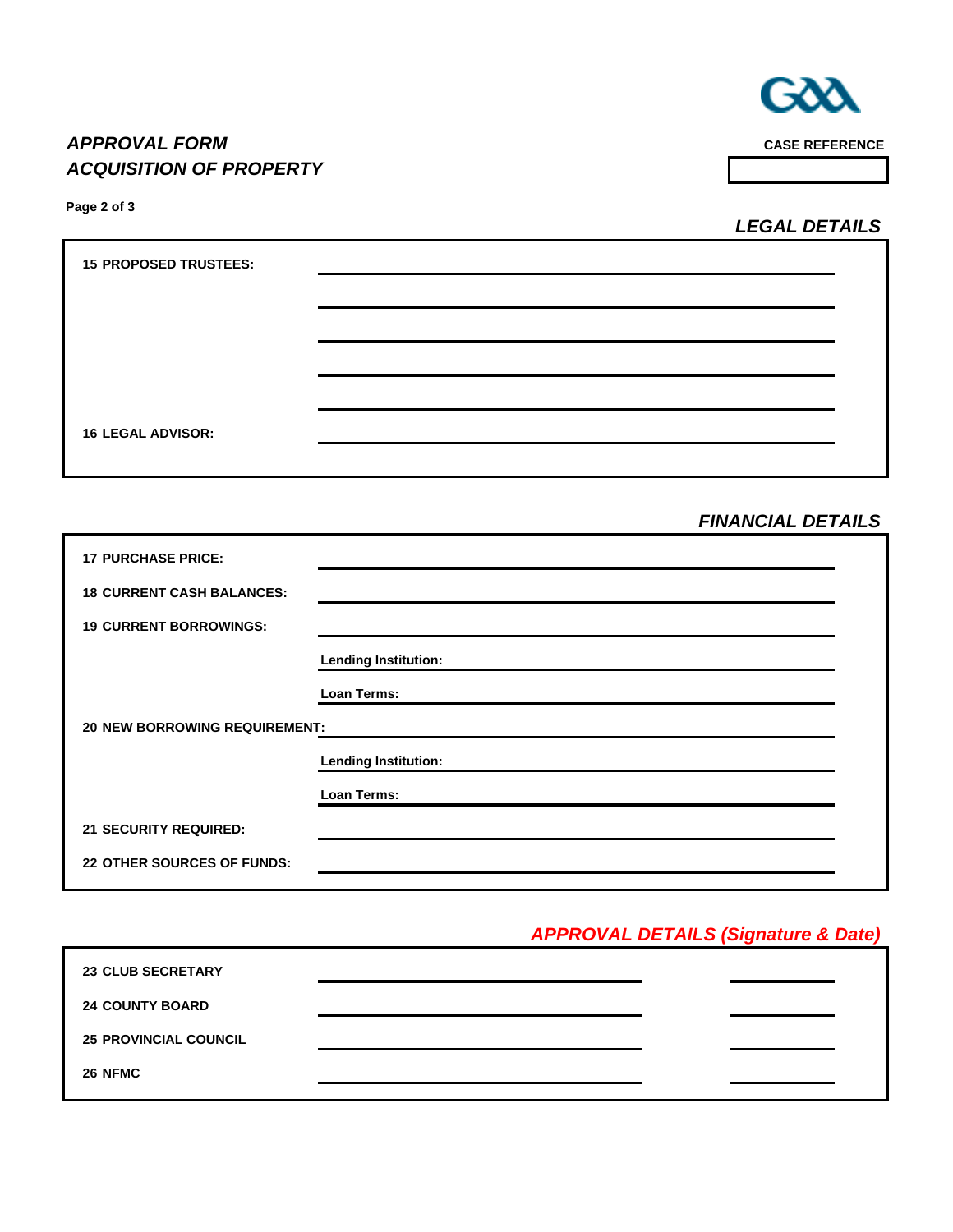٦

## *APPROVAL FORM* **CASE REFERENCE** *ACQUISITION OF PROPERTY*

**Page 3 of 3**

## *CHECKLIST: ITEMS THAT MUST ACCOMPANY THIS APPLICATION*

| 1 COPY OF DEED OF TRUST VESTING CURRENT PROPERTY                                                                |  |
|-----------------------------------------------------------------------------------------------------------------|--|
| 2 COPY OF PROPOSED DEED OF TRUST VESTING THE NEW PROPERTY OR<br>A LETTER OF UNDERTAKING FROM THE CLUB SOLICITOR |  |
| <b>2 DETAILED MAP OF PROPERTY</b>                                                                               |  |
| 3 COMPLETED GUIDELINE & CHECK LIST FOR PURCHASE FORM (ATTACHED)                                                 |  |
| 4 VALUERS' REPORTS (2)                                                                                          |  |
| 5 FINANCIAL STATEMENTS OF THE UNIT                                                                              |  |
| <b>6 FUTURE CASH FLOW PROJECTIONS FOR THE UNIT</b>                                                              |  |
| <b>7 COPY OF PROPOSED CONTRACT OF SALE</b>                                                                      |  |
| <b>8 MINUTES OF THE UNIT'S MEETING APPROVING THE PURCHASE</b>                                                   |  |

**NOTE: IF YOUR PURCHASE IS FUNDED IN WHOLE OR IN PART BY BORROWING OR IF IT NECESSITATES BRIDGING FINANCE, YOUR ARE REQUIRED TO SUBMIT A SEPARATE BORROWING AUTHORISATION APPLICATION**